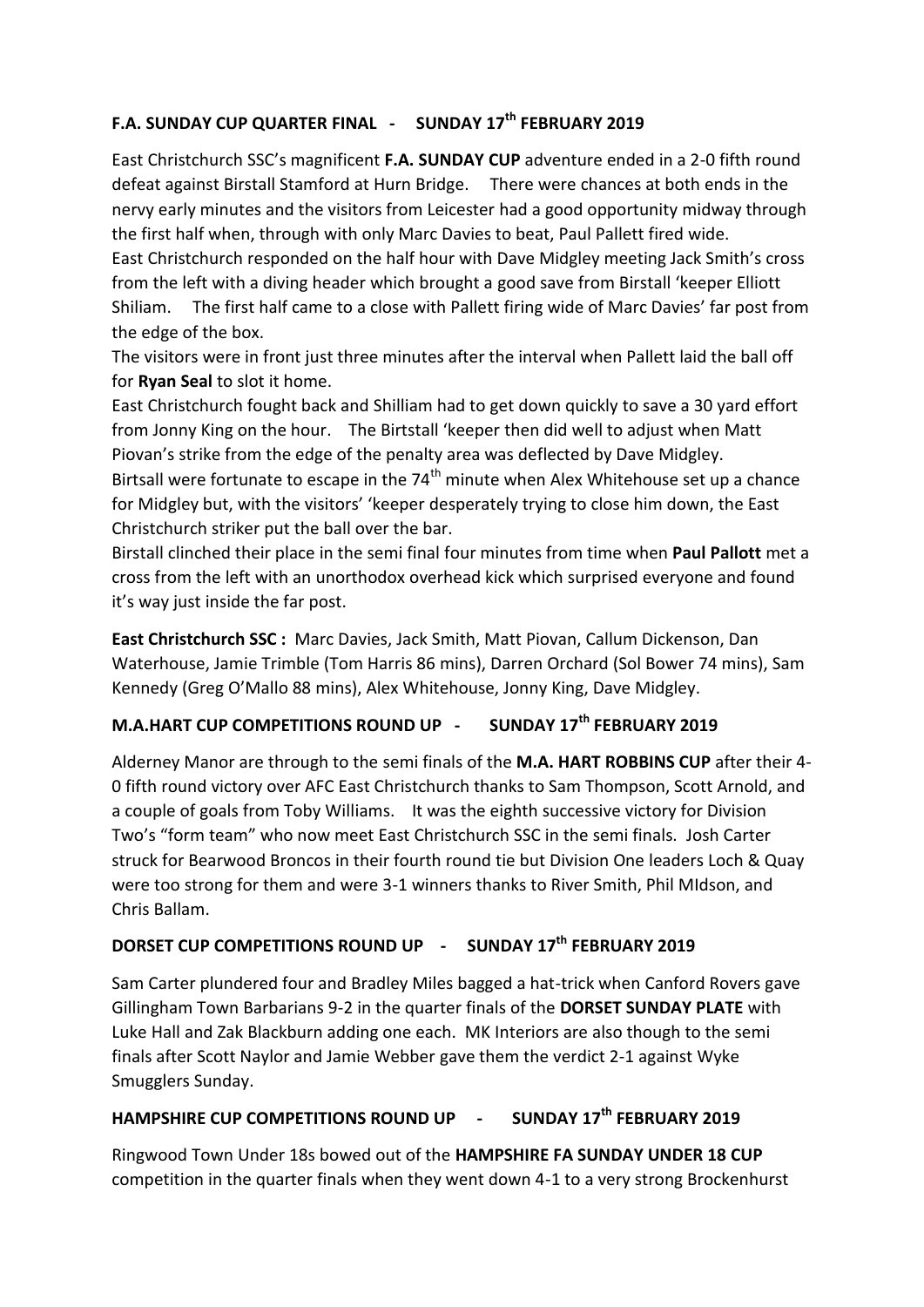Under 18 side. Jamie Quainton scored the consolation goal for the BHFL Under 18 Division side.

#### **HAYWARD SUNDAY LEAGUE ROUND UP - SUNDAY 17th FEBRUARY 2019**

Skipper Adam Janes scored both goals when Newtown Athletic toppled **DIVISION TWO** leaders AFC Stourvale 2-0. There's no change in the pecking order at the top though as nearest rivals Parley Sports and Wiseguys cancelled each other out in a 0-0 draw. Louis Baker-Stroud scored all three goals in Shoulder of Mutton's 3-2 win over Bournemouth Sports Mercury who replied through Dean Norman and Dave Cavill. Rushmere netted through Paul Sheppard and a couple of goals from Andy Gosling but bottom placed NMO doubled their points total when they surprised them 6-3 with goals from Liam Roberts (2), Mitchell Speechley-Price, James Jose, Matt Hillyar, and Kelvin Gale.

Ritchie Whiting struck for West Howe in their final **DIVISION ONE** game of the season but Talbot Rangers just got the better of them 2-1 with goals from Sam Phillips and Sami Garcia.

Vienna Suttoners are eleven points clear at the top of **DIVISION THREE** after sweeping Bournemouth Athletic aside 4-0 with goals from Will Foster, Luke Hoare, Toby Saunders, and Stevie Lucas. Tower Park move up to third place in the table after William Mills (2) and Charlie King ensured a 3-1 success against AFC Burton Reserves who replied through Dan Bailey. Ben Bayes converted two penalty kicks for Richmond Park Rangers but Poole Wanderers recorded their first win in three months when Ryan Musselwhite's hat-trick and a goal from Jack Hepburn gave them the upper hand 4-2.

Callum McColl. Shane Jackson, and Tony O'Callaghan netted for Poole Borough but **DIVISION FOUR** leaders Vienna Suttoners Reserves were 5-3 winners thanks to Sam Purdy, Liam Riding, Jesse Hodgson, and a couple of goals from Luke Scrimshaw. Portchester remain six points behind with four games in hand after Carl Charman's 2<sup>nd</sup> minute strike and a 39<sup>th</sup> minute penalty from Shane Fox clinched a 2-1 win over Scott V who came back strongly after the break and halved the deficit through Dan Hayward. KB Sports remain in contention after Kieron Mulvey, Jordan Hayter, Jamie Wilson, and Alex Hawey ensured a 4-1 victory over West Mullen whose consolation goal came from Jinny Pike. Meanwhile, at the other end of the table, bottom placed Branksome Liberal extended their unbeaten run to three games when Connor Stagg earned them a 1-1 draw with Morden whose goal came from Martin Haskell.

Boscombe Celtic are seven points clear at the top of **DIVISION FIVE** after their 5-2 success against Parkstone Athletic. Rob Daniels and John Bailey bagged two each for Celtic with Alex Rossi also on target from the penalty spot while Sam Lane scored both Parkstone goals. Shane Morris struck for third placed Christchurch Starre but New Milton Borough shaded it 2-1 with goals from Alex Frost and Stephen Murphy. Callum Streamer settled the issue 1-0 for Parkstone against Kirkfield United while Forest United opened their points account when Charlie Way and Josh Howlett-Green earned them a 2-2 draw with Upton Sociedad. Ben Lees scored both Sociedad goals.